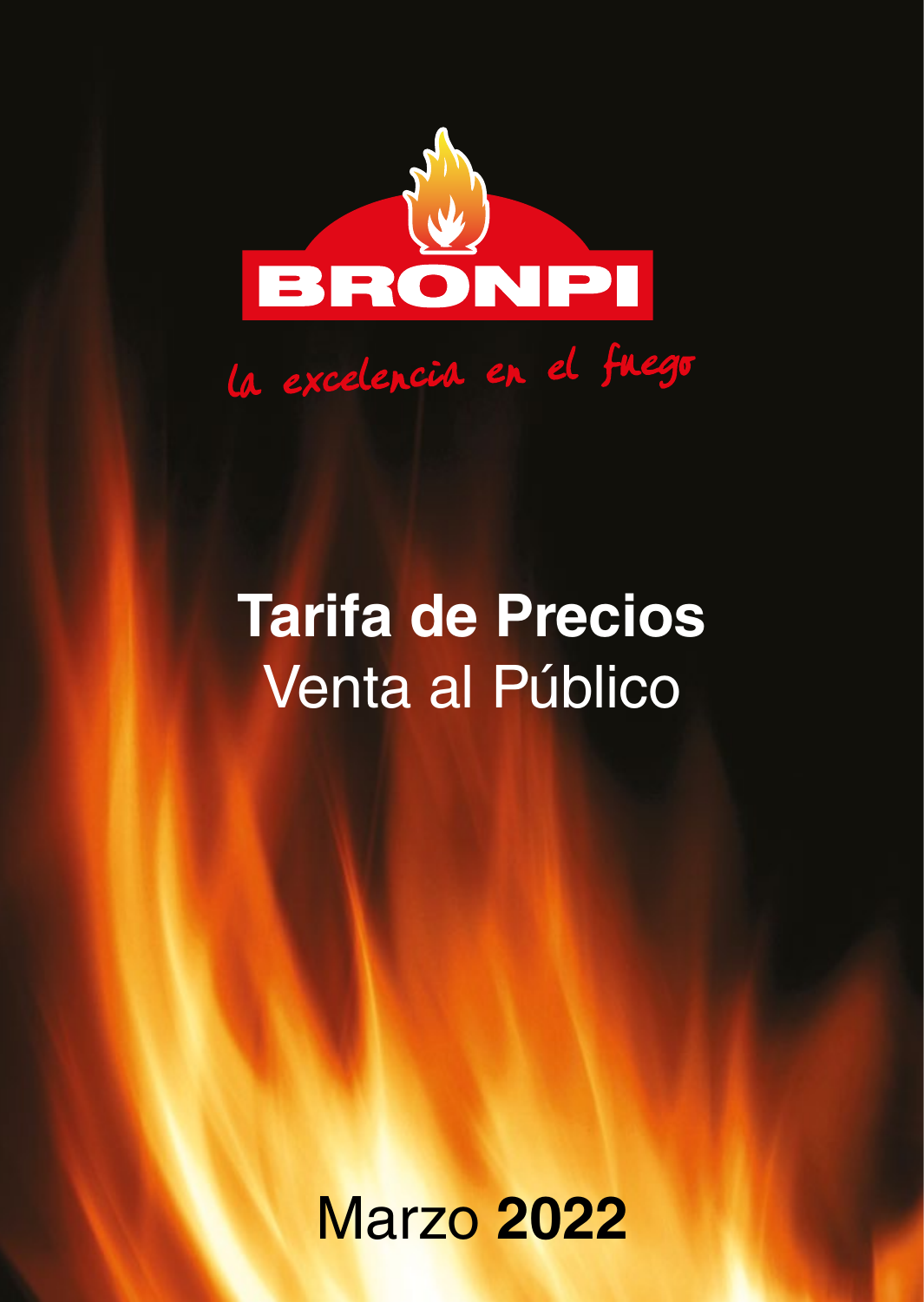

### REF. PEREMIX EN ENTRETA EL ENTRETA DESCRIPCIÓN

**P.V.P.**<br>IVA NO INCLUIDO

| <b>SERIE PARIS 55</b>  |                                                                              |         |
|------------------------|------------------------------------------------------------------------------|---------|
| PARIS-55               | INSERTABLE FRONTAL CON TURBINA                                               | 915.00€ |
| <b>PARIS-55 VISION</b> | INSERTABLE FRONTAL CON TURBINA Y CRISTAL VISION                              | 975.00€ |
| <b>KIT AIR 2</b>       | KIT CON TOMA DE AIRE EXTERNO. PARA CONVERTIR EN ESTANCO. PARA SERIE PARIS 55 | 45,00 € |

| <b>SERIE PARIS 70</b>     |                                                                              |           |
|---------------------------|------------------------------------------------------------------------------|-----------|
| PARIS-70                  | INSERTABLE FRONTAL CON TURBINA                                               | 1.015,00€ |
| <b>PARIS-70 VISION</b>    | INSERTABLE FRONTAL CON TURBINA Y CRISTAL VISION                              | 1.075,00€ |
| PARIS-70-EI               | INSERTABLE CRISTAL IZQUIERDO CON TURBINA                                     | 1.110,00€ |
| <b>PARIS-70-ELVISION</b>  | INSERTABLE CRISTAL IZQUIERDO CON TURBINA Y CRISTAL VISION                    | 1.230,00€ |
| PARIS-70-ED               | INSERTABLE CRISTAL DERECHO CON TURBINA                                       | 1.110,00€ |
| <b>PARIS-70-ED VISION</b> | INSERTABLE CRISTAL DERECHO CON TURBINA Y CRISTAL VISION                      | 1.230,00€ |
| <b>PARIS-70-3C</b>        | INSERTABLE TRES CRISTALES CON TURBINA                                        | 1.175,00€ |
| <b>PARIS-70-3C VISION</b> | INSERTABLE TRES CRISTALES CON TURBINA Y CRISTAL VISION                       | 1.310,00€ |
| KIT AIR 2                 | KIT CON TOMA DE AIRE EXTERNO. PARA CONVERTIR EN ESTANCO. PARA SERIE PARIS 70 | 45,00€    |

| <b>SERIE PARIS 90</b>     |                                                                              |            |
|---------------------------|------------------------------------------------------------------------------|------------|
| PARIS-90                  | INSERTABLE FRONTAL CON TURBINA                                               | 1.180,00 € |
| <b>PARIS-90 VISION</b>    | INSERTABLE FRONTAL CON TURBINA Y CRISTAL VISION                              | 1.235,00 € |
| PARIS-90-EI               | INSERTABLE CRISTAL IZQUIERDO CON TURBINA                                     | 1.265,00€  |
| <b>PARIS-90-EI VISION</b> | INSERTABLE CRISTAL IZQUIERDO CON TURBINA Y CRISTAL VISION                    | 1.395,00 € |
| PARIS-90-ED               | INSERTABLE CRISTAL DERECHO CON TURBINA                                       | 1.265,00€  |
| PARIS-90-ED VISION        | INSERTABLE CRISTAL DERECHO CON TURBINA Y CRISTAL VISION                      | 1.395.00€  |
| PARIS-90-3C               | INSERTABLE TRES CRISTALES CON TURBINA                                        | 1.326,00€  |
| <b>PARIS-90-3C VISION</b> | INSERTABLE TRES CRISTALES CON TURBINA Y CRISTAL VISION                       | 1.520,00€  |
| <b>KIT AIR 2</b>          | KIT CON TOMA DE AIRE EXTERNO. PARA CONVERTIR EN ESTANCO. PARA SERIE PARIS 90 | 45,00€     |

| <b>PARIS 90 VISION GUILLOTINA</b> |                                                                              |            |
|-----------------------------------|------------------------------------------------------------------------------|------------|
| PARIS-90VG                        | I INSERTABLE DE 90 FRONTAL CON TURBINA, CRISTAL VISION Y APERTURA GUILLOTINA | 2.080.00 € |
| <b>KIT AIR 2</b>                  | KIT CON TOMA DE AIRE EXTERNO. PARA CONVERTIR EN ESTANCO. PARA PARIS-90VG     | 45.00€     |

|                          | <b>SERIE CAIRO 90</b>                                                            |                  |
|--------------------------|----------------------------------------------------------------------------------|------------------|
| CAIRO-90                 | INSERTABLE FRONTAL CON CRISTAL VISION                                            | 1.040,00€        |
| <b>CAIRO-90-EI</b>       | INSERTABLE CRISTAL IZQUIERDO CON CRISTAL VISION                                  | 1.240,00 €       |
| CAIRO-90-ED              | INSERTABLE CRISTAL DERECHO CON CRISTAL VISION                                    | 1.240,00 €       |
| CAIRO-90-D               | INSERTABLE DOBLE CARA CON CRISTAL VISION                                         | 1.410,00 €       |
|                          | KIT VERMICULITA PARA INTERIOR SERIE CAIRO 90                                     |                  |
| KIT-VER-90F              | KIT VERMICULITA PARA CAIRO-90                                                    | 120,00€          |
| KIT-VER-90EI             | KIT VERMICULITA PARA CAIRO-90-EI                                                 | 92,00 $\epsilon$ |
| KIT-VER-90ED             | KIT VERMICULITA PARA CAIRO-90-ED                                                 | 92,00 $\epsilon$ |
| KIT-VER-90D              | KIT VERMICULITA PARA CAIRO-90-D                                                  | 87,00€           |
|                          | KIT CERÁMICO PARA INTERIOR SERIE CAIRO 90                                        |                  |
| KIT-CER-90F              | KIT CERÁMICO PARA CAIRO-90                                                       | 220,00€          |
| KIT-CER-90EI             | KIT CERÁMICO PARA CAIRO-90-EI                                                    | 178,00€          |
| KIT-CER-90ED             | KIT CERÁMICO PARA CAIRO-90-ED                                                    | 178,00€          |
| KIT-CER-90D              | KIT CERÁMICO PARA CAIRO-90-D                                                     | 130,00€          |
|                          | <b>ACCESORIOS</b>                                                                |                  |
| <b>KIT AIRE CAIRO EF</b> | KIT CENTRALITA + 1 VENTILADOR 680 M <sup>3</sup> /H PARA CAIRO ESQUINA Y FRONTAL | 390,00€          |
| <b>KIT AIRE CAIRO D</b>  | KIT CENTRALITA + 2 VENTILADORES 400 M <sup>3</sup> /H PARA CAIRO DOBLE CARA      | 410,00€          |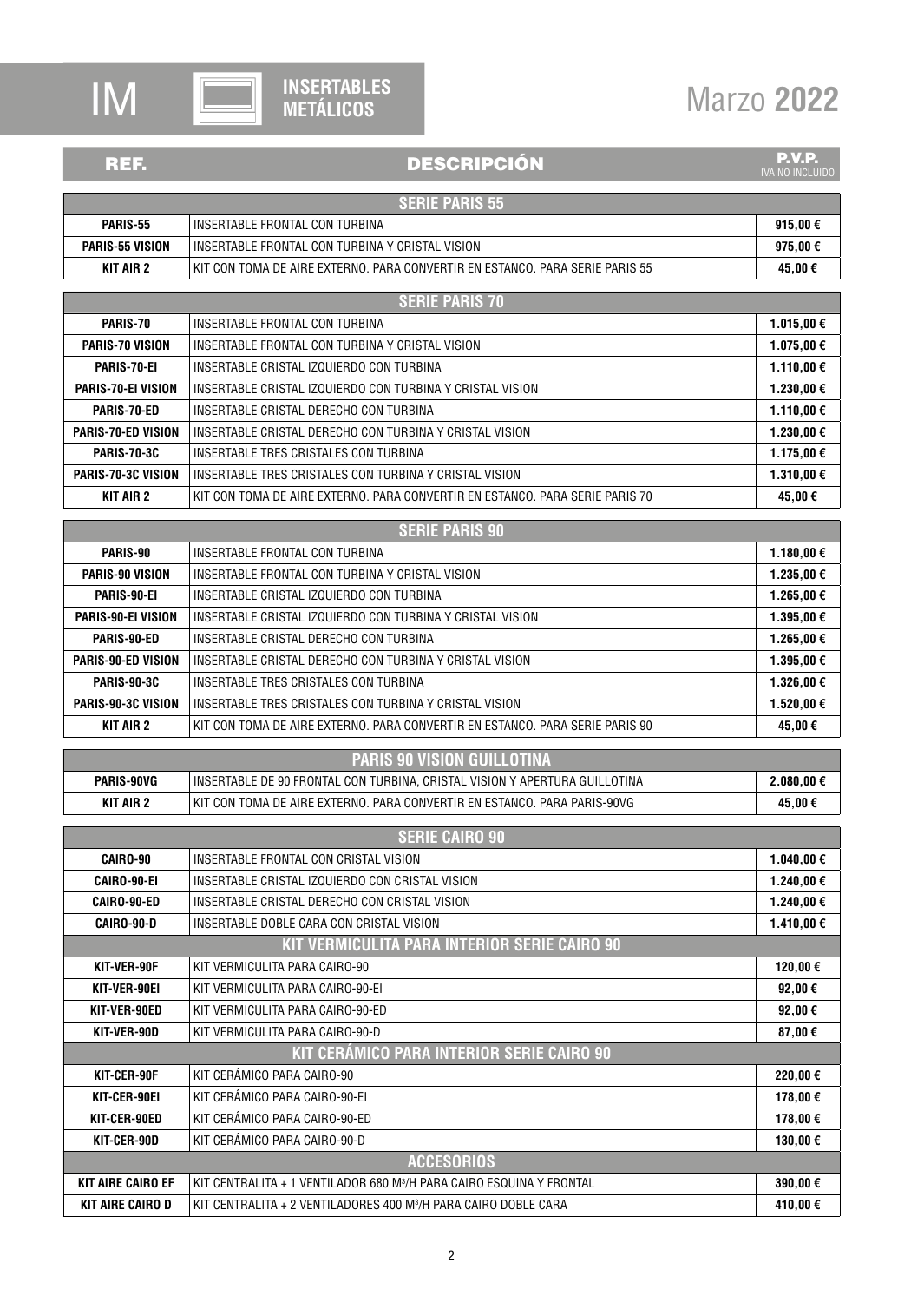| <b>SERIE CAIRO 110</b>   |                                                                                    |            |
|--------------------------|------------------------------------------------------------------------------------|------------|
| <b>CAIRO-110</b>         | INSERTABLE FRONTAL CON CRISTAL VISION                                              | 1.175,00 € |
| <b>CAIRO-110-EI</b>      | INSERTABLE CRISTAL IZQUIERDO CON CRISTAL VISION                                    | 1.325,00€  |
| <b>CAIRO-110-ED</b>      | INSERTABLE CRISTAL DERECHO CON CRISTAL VISION                                      | 1.325,00€  |
| <b>CAIRO-110-D</b>       | INSERTABLE DOBLE CARA CON CRISTAL VISION                                           | 1.640,00€  |
|                          | KIT VERMICULITA PARA INTERIOR SERIE CAIRO 110                                      |            |
| KIT-VER-110F             | KIT VERMICULITA PARA CAIRO-110                                                     | 131,00€    |
| KIT-VER-110EI            | KIT VERMICULITA PARA CAIRO-110-EI                                                  | 103,00€    |
| KIT-VER-110ED            | KIT VERMICULITA PARA CAIRO-110-ED                                                  | 103,00€    |
| KIT-VER-110D             | KIT VERMICULITA PARA CAIRO-110-D                                                   | 87,00€     |
|                          | KIT CERÁMICO PARA INTERIOR SERIE CAIRO 110                                         |            |
| KIT-CER-110F             | KIT CERÁMICO PARA CAIRO-110                                                        | 230,00€    |
| KIT-CER-110EI            | KIT CERÁMICO PARA CAIRO-110-EI                                                     | 188,00€    |
| KIT-CER-110ED            | KIT CERÁMICO PARA CAIRO-110-ED                                                     | 188,00€    |
| KIT-CER-110D             | KIT CERÁMICO PARA CAIRO-110-D                                                      | 130,00€    |
|                          | <b>ACCESORIOS</b>                                                                  |            |
| <b>KIT AIRE CAIRO EF</b> | KIT CENTRALITA + 1 VENTILADOR 680 M <sup>3</sup> /H PARA CAIRO ESQUINA Y FRONTAL   | 390,00€    |
| <b>KIT AIRE CAIRO D</b>  | KIT CENTRALITA + 2 VENTILADORES 400 M <sup>3</sup> /H PARA CAIRO DOBLE CARA        | 410,00€    |
|                          |                                                                                    |            |
|                          |                                                                                    |            |
| <b>LONDRES</b>           | <b>SERIE LONDRES</b><br>HOGAR PANORÁMICO METÁLICO CON PUERTA Y VERMICULITA         | 1.120,00 € |
| <b>LONDRES-T</b>         | HOGAR PANORÁMICO METÁLICO CON VERMICULITA Y TURBINA                                | 1.740,00 € |
| <b>LONDRES VISION</b>    | HOGAR PANORÁMICO METÁLICO CON CRISTAL VISION                                       | 1.230,00€  |
| <b>LONDRES-T VISION</b>  | HOGAR PANORÁMICO METÁLICO CON TURBINA Y CRISTAL VISION                             | 1.850,00€  |
| $M-8$                    | MARCO METÁLICO PLANO PARA SERIE LONDRES                                            | 160,00€    |
|                          |                                                                                    |            |
|                          | <b>SERIE MERIDA</b>                                                                |            |
| <b>MERIDA</b>            | INSERTABLE METÁLICO CON TURBINAS                                                   | 840,00€    |
|                          | <b>SERIE RIOJA Y COLISEO</b>                                                       |            |
| <b>RIOJA</b>             | INSERTABLE METÁLICO CON TURBINAS MEDIDAS IDEALES EMPOTRAR                          | 770,00€    |
| <b>COLISED</b>           | INSERTABLE METÁLICO MEDIDAS IDEALES EMPOTRAR                                       | 690,00€    |
| KIT-MARC04               | PERFIL INFERIOR DEL MARCO PARA CONVERTIRLO A 4 LADOS. PARA MODELOS COLISEO Y RIOJA | 30,00€     |
|                          | <b>SERIE FLORIDA</b>                                                               |            |
| <b>FLORIDA</b>           | INSERTABLE METÁLICO CON TURBINAS                                                   | 850,00€    |
| <b>FLORIDA-P</b>         | INSERTABLE METÁLICO PANORÁMICO CON TURBINAS                                        | 995,00€    |
| <b>FLORIDA-V</b>         | INSERTABLE METÁLICO CON TURBINAS Y CRISTAL VISION                                  | 965,00€    |



### **INSERTABLES** <u> de este est</u><br>Microsoft **DE FUNDICIÓN**

| REF.                 | <b>DESCRIPCIÓN</b>                                           | <b>P.V.P.</b><br><b>IVA NO INCLUIDO</b> |
|----------------------|--------------------------------------------------------------|-----------------------------------------|
|                      | <b>SERIE MADRID</b>                                          |                                         |
| MADRID               | INSERTABLE DE FUNDICIÓN CON TURBINAS                         | 1.590,00 €                              |
| <b>MADRID-V</b>      | INSERTABLE DE FUNDICIÓN CON TURBINAS Y CRISTAL VISION        | 1.660,00 €                              |
| <b>MADRID-R</b>      | INSERTABLE DE FUNDICIÓN CON TURBINAS RÚSTICO                 | 1.620,00 €                              |
| <b>SERIE EVEREST</b> |                                                              |                                         |
| <b>EVEREST</b>       | INSERTABLE DE FUNDICIÓN CON TURBINAS Y HORNO                 | 1.500,00 €                              |
| <b>EVEREST-V</b>     | INSERTABLE DE FUNDICIÓN CON TURBINAS, HORNO Y CRISTAL VISION | 1.800,00 €                              |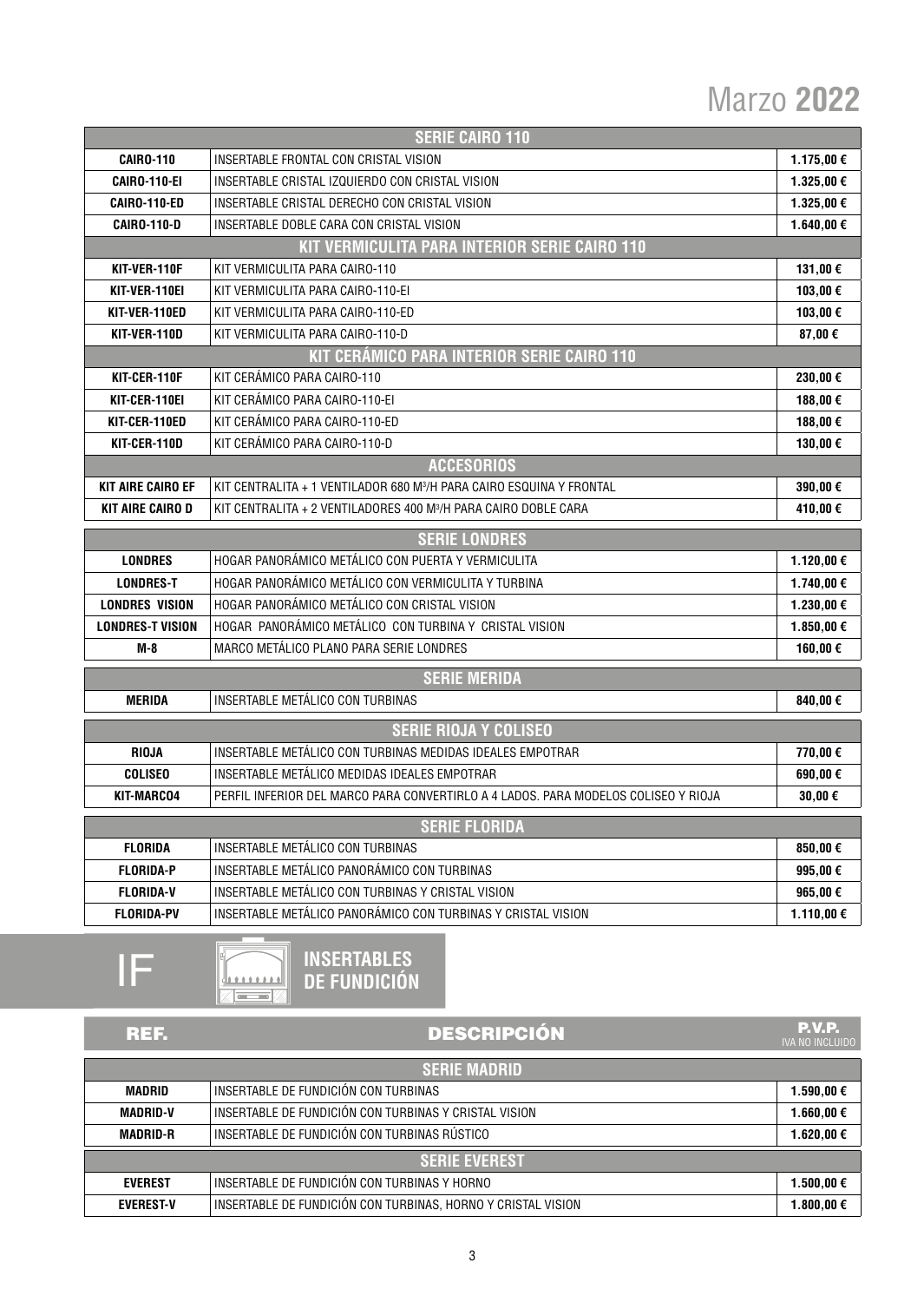

 $282$  $\sqrt{\frac{2}{\omega}}$ 

## Marzo **2022**

### REF. DESCRIPCIÓN

**P.V.P.**<br>IVA NO INCLUIDO

| HYDROBRONPI-80-E      | l INSERTABLE HYDRO 27 KW CAJON POR FUERA                                                | 1.695.00 € |
|-----------------------|-----------------------------------------------------------------------------------------|------------|
|                       | <b>HYDROBRONPI-80-E-V</b>   INSERTABLE HYDRO 27 KW CON CRISTAL VISION Y CAJÓN POR FUERA | 1.795.00 € |
| <b>HYDRONOVA-PLUS</b> | TERMOESTUFA 15 KW                                                                       | 1.450.00€  |
| KIT AIR 3             | KIT CON TOMA DE AIRE EXTERNO. PARA CONVERTIR EN ESTANCO. PARA HYDRONOVA PLUS.           | 45.00 €    |

| <b>ACCESORIOS</b> |                                                  |         |
|-------------------|--------------------------------------------------|---------|
| VAL-01            | VÁLVULA DE DESCARGA TÉRMICA                      | 120.00€ |
| VAL-02            | VÁLVULA ANTICONDENSACIÓN (3X1")                  | 96,00€  |
| VAL-03            | VÁLVULA ANTICONDENSACIÓN (3X1 1/4")              | 109.00€ |
| <b>VAL-05</b>     | VÁLVULA TERMOSTÁTICA DE ENFRIAMIENTO DE DOS VIAS | 165.00€ |





### REF. DESCRIPCIÓN

**P.V.P.**<br>IVA NO INCLUIDO

| <b>VERSALLES</b>          | ESTUFA TRES CRISTALES CON TURBINA Y LEÑERO                                                  | 1.320,00 €        |
|---------------------------|---------------------------------------------------------------------------------------------|-------------------|
| <b>VERSALLES VISION</b>   | ESTUFA TRES CRISTALES CON TURBINA, LEÑERO Y CRISTAL VISION                                  | 1.450,00€         |
| <b>VERSALLES-C</b>        | ESTUFA PARA COLGAR TRES CRISTALES CON TURBINA                                               | 1.220,00€         |
| <b>VERSALLES-C VISION</b> | ESTUFA PARA COLGAR TRES CRISTALES CON TURBINA Y CRISTAL VISION                              | 1.350,00€         |
| KIT AIR 2                 | KIT CON TOMA DE AIRE EXTERNO. PARA CONVERTIR EN ESTANCO. PARA SERIE VERSALLES Y VERSALLES-C | 45,00€            |
| <b>CROACIA-T</b>          | ESTUFA FRONTAL CON TURBINA                                                                  | 902,00 $\epsilon$ |
| <b>DOVER-NE</b>           | ESTUFA REDONDA COLOR NEGRO                                                                  | 1.150,00€         |
| <b>LERMA</b>              | ESTUFA DE RINCÓN                                                                            | 695,00€           |
| <b>LERMA-H</b>            | ESTUFA DE RINCÓN CON HORNO                                                                  | 910,00€           |
| KIT-INOX-R                | KIT REVESTIMIENTO INTERIOR EN INOX PARA HORNO + BANDEJA. PARA LERMA-H                       | 120,00€           |
| GIJÓN                     | <b>ESTUFA FRONTAL</b>                                                                       | 665,00€           |
| GIJÓN-H                   | ESTUFA FRONTAL CON HORNO                                                                    | 865,00€           |
| KIT-INOX-F                | KIT REVESTIMIENTO INTERIOR EN INOX PARA HORNO + BANDEJA. PARA GIJON-H                       | 120,00€           |
| <b>TUDELA</b>             | ESTUFA FRONTAL CON HORNO                                                                    | 830,00€           |
| <b>SUIZA</b>              | ESTUFA FRONTAL CON HORNO                                                                    | 1.270,00 €        |
| KIT-INOX-SUIZA            | KIT INOX HORNO PARA EL MODELO SUIZA                                                         | 120,00€           |
| MONZA                     | ESTUFA COCINA CON HORNO                                                                     | 1.120,00 €        |
| <b>SENA PLUS</b>          | <b>ESTUFA FRONTAL</b>                                                                       | 710,00€           |

| <b><i>SERIE BOMBAY</i></b> |                                                                            |            |
|----------------------------|----------------------------------------------------------------------------|------------|
| <b>BOMBAY-F</b>            | I ESTUFA FRONTAL                                                           | 1.020,00 € |
| <b>BOMBAY-E</b>            | I ESTUFA CON CRISTAL EN ESQUINA                                            | 1.035,00 € |
| BOMBAY-3C                  | ESTUFA CON CRISTAL A 3 CARAS                                               | 1.108,00 € |
| <b>KIT AIR 4</b>           | KIT CON TOMA DE AIRE EXTERNO. PARA CONVERTIR EN ESTANCO. PARA SERIE BOMBAY | 45.00€     |
| 377                        | LENERO NEGRO COMPATIBLE CON SERIE BOMBAY                                   | 275,00€    |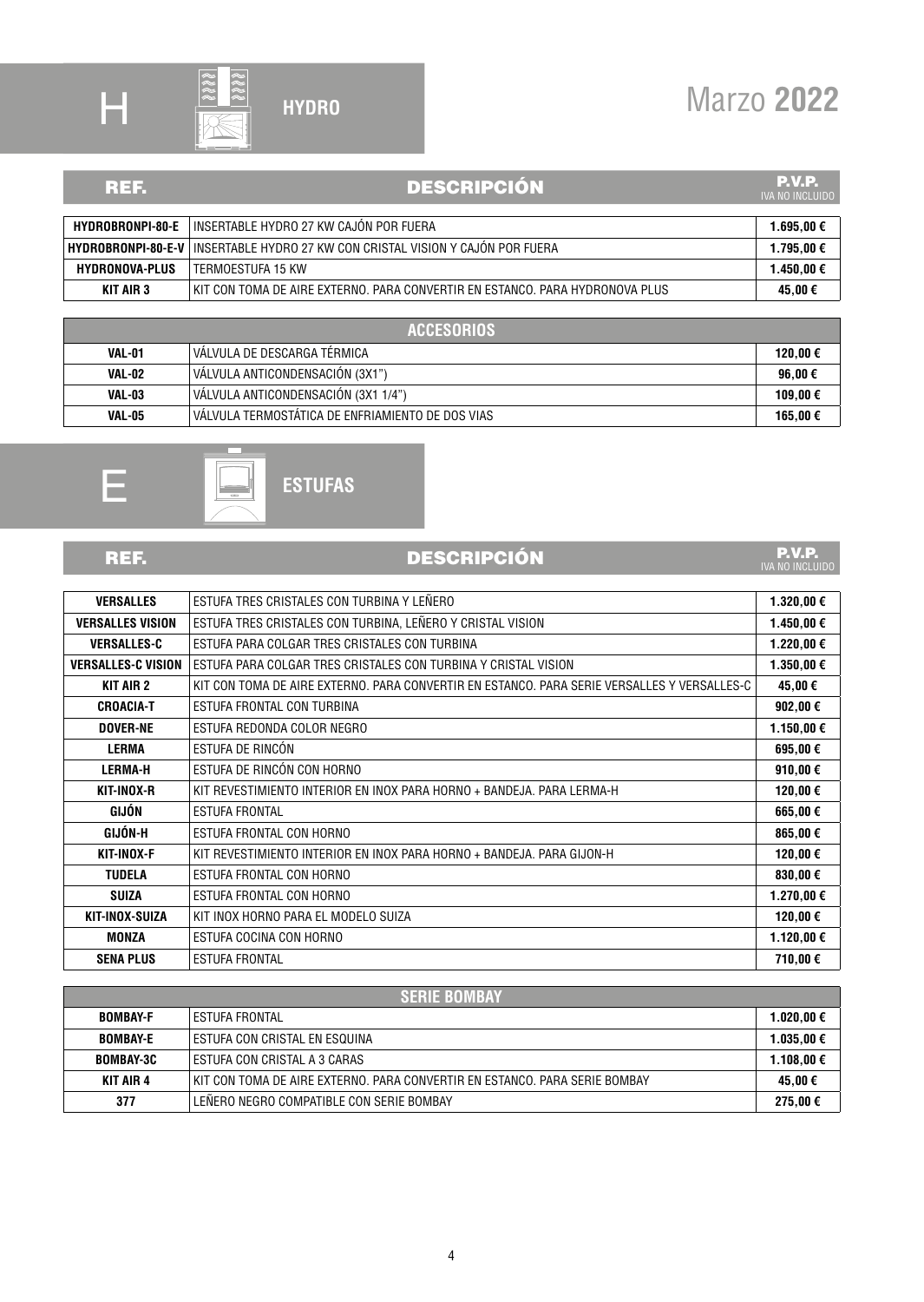



### REF. DESCRIPCIÓN

**P.V.P.**<br>IVA NO INCLUIDO

| <b>BREMEN</b>    | ESTUFA DE FUNDICIÓN DE RINCÓN                  | 1.130,00€    |
|------------------|------------------------------------------------|--------------|
| PRESTON-14       | ESTUFA DE FUNDICIÓN 14KW                       | 1.260,00€    |
| <b>BURY-14</b>   | ESTUFA DE FUNDICIÓN LATERALES EN CRISTAL 14KW  | 1.220,00€    |
| DERBY-14         | ESTUFA DE FUNDICIÓN CON PUERTA LATERAL 14KW    | 1.255.00€    |
| <b>ETNA</b>      | ESTUFA DE FUNDICIÓN MULTIFUEL                  | 1.090.00 €   |
| <b>ORDESA-DC</b> | ESTUFA DE FUNDICIÓN MULTIFUEL DOBLE COMBUSTIÓN | 825,00€      |
| <b>ALTEA</b>     | ESTUFA DE FUNDICIÓN DE RINCÓN                  | 990.00 $\in$ |



### $\overline{\mathbf{u}}$ **CHIMENEAS METÁLICAS**

### REF. DESCRIPCIÓN

**P.V.P.**<br>IVA NO INCLUIDO

| <b>LISBOA</b>           | CHIMENEA METÁLICA FRONTAL CON TURBINA                                                    | 1.375,00€  |
|-------------------------|------------------------------------------------------------------------------------------|------------|
| <b>LISBOA VISION</b>    | CHIMENEA METÁLICA FRONTAL CON TURBINA Y CRISTAL VISION                                   | 1.495,00€  |
| LISBOA-3C               | CHIMENEA METÁLICA TRES CRISTALES CON TURBINA                                             | 1.450,00€  |
| <b>LISBOA-3C VISION</b> | CHIMENEA METÁLICA TRES CRISTALES CON TURBINA Y CRISTAL VISION                            | 1.595,00€  |
| KIT AIR 2               | KIT CON TOMA DE AIRE EXTERNO. PARA CONVERTIR EN ESTANCO PARA SERIE LISBOA<br>Y LISBOA-3C | 45,00€     |
| <b>HUELVA</b>           | CHIMENEA METÁLICA 4 CARAS                                                                | 1.895,00€  |
| <b>HUELVA-C</b>         | CHIMENEA METÁLICA 4 CARAS PARA COLGAR                                                    | 1.730,00€  |
| <b>HUESCA</b>           | CHIMENEA METÁLICA FRONTAL                                                                | 1.265,00€  |
| <b>EBRO</b>             | CHIMENEA METÁLICA CON HORNO                                                              | 1.760,00 € |
| <b>LORCA-R</b>          | CHIMENEA METÁLICA DE RINCON                                                              | 1.490.00€  |





### REF. DESCRIPCIÓN

**P.V.P.**<br>IVA NO INCLUIDO

| <b>MURANO-L</b> | ' HORNO METÁLICO CON LEÑERO INCLUIDO                                     | 1.420.00 € |
|-----------------|--------------------------------------------------------------------------|------------|
| MURANO          | HORNO METÁLICO                                                           | 1.295.00€  |
| <b>MURANO-R</b> | HORNO METÁLICO DE RINCÓN                                                 | 1.475.00 € |
| <b>MURANO-E</b> | HORNO METÁLICO PARA EMPOTRAR                                             | 1.320.00 € |
| KIT-INOX2       | KIT PARA REVESTIR EL INTERIOR DEL HORNO EN INOXIDABLE. PARA SERIE MURANO | 180.00€    |
| KIT-E-M         | ÁNGULO PARA MONTAJE EN ESQUINA                                           | 23.00 €    |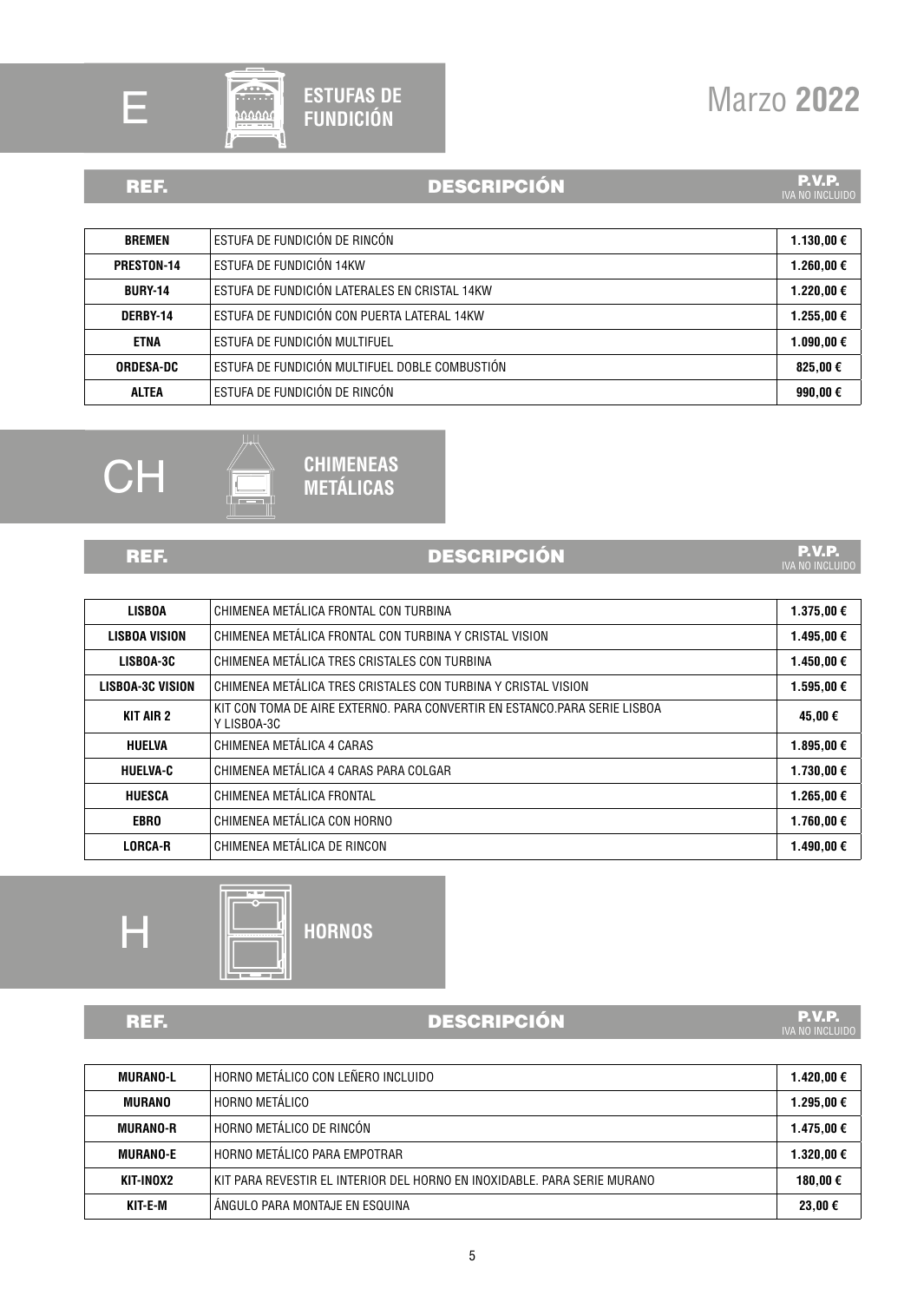

## R  $\bigoplus$  REJILLAS Marzo 2022

### REF. DESCRIPCI

| ON |  |  |
|----|--|--|
|    |  |  |

**NIDADES DE P.V.P.**<br>EMBALAJE IVA NO INCLUIDO

| <b>SERIE R</b>                                                                           |                            |    |         |
|------------------------------------------------------------------------------------------|----------------------------|----|---------|
| $R-120-B$                                                                                | REJILLA SIMPLE 20X8 BLANCA | 12 | 21,00€  |
| <b>R-120-N</b>                                                                           | REJILLA SIMPLE 20X8 NEGRA  | 12 | 21,00€  |
| <b>R-140-B</b>                                                                           | REJILLA SIMPLE 40X8 BLANCA | 10 | 22,00€  |
| <b>R-140-N</b>                                                                           | REJILLA SIMPLE 40X8 NEGRA  | 10 | 22,00€  |
| $R-160-B$                                                                                | REJILLA SIMPLE 60X8 BLANCA | 6  | 23.00 € |
| <b>R-160-N</b>                                                                           | REJILLA SIMPLE 60X8 NEGRA  | 6  | 23,00 € |
| <b>R-180-B</b>                                                                           | REJILLA SIMPLE 80X8 BLANCA | 4  | 24,00€  |
| <b>R-180-N</b>                                                                           | REJILLA SIMPLE 80X8 NEGRA  | 4  | 24.00€  |
| OBSERVACIONES: en caso de pedir unidades sueltas el precio de la unidad aumentará un 25% |                            |    |         |

|                                                                                          | <b>SERIE RE</b>                       |  |         |
|------------------------------------------------------------------------------------------|---------------------------------------|--|---------|
| <b>RE-130-B</b>                                                                          | REJILLA SIMPLE ESQUINA 30X30X8 BLANCA |  | 27.00€  |
| <b>RE-130-N</b>                                                                          | REJILLA SIMPLE ESQUINA 30X30X8 NEGRA  |  | 27,00 € |
| <b>RE-150-B</b>                                                                          | REJILLA SIMPLE ESQUINA 50X50X8 BLANCA |  | 29.00 € |
| <b>RE-150-N</b>                                                                          | REJILLA SIMPLE ESQUINA 50X50X8 NEGRA  |  | 29.00 € |
| 0BSERVACIONES: en caso de pedir unidades sueltas el precio de la unidad aumentará un 25% |                                       |  |         |

|                                                                                                 | <b>SERIE R1</b>                                                        |  |        |
|-------------------------------------------------------------------------------------------------|------------------------------------------------------------------------|--|--------|
| <b>R-1-B</b>                                                                                    | REJILLA REGULABLE 1 SALIDA ADAPTABLE A CAJA OPCIONAL C1 (18X18) BLANCA |  | 15.00€ |
| <b>R-1-N</b>                                                                                    | REJILLA REGULABLE 1 SALIDA ADAPTABLE A CAJA OPCIONAL C1 (18X18) NEGRA  |  | 15.00€ |
| <b>OBSERVACIONES:</b> en caso de pedir unidades sueltas el precio de la unidad aumentará un 25% |                                                                        |  |        |

| <b>CAJAS OPCIONALES PARA SERIE R1</b>                                                    |                                    |  |            |
|------------------------------------------------------------------------------------------|------------------------------------|--|------------|
| C-1                                                                                      | CAJA 1 SALIDA Ø 120 PARA SERIE R-1 |  | $6.00 \in$ |
| 0BSERVACIONES: en caso de pedir unidades sueltas el precio de la unidad aumentará un 25% |                                    |  |            |

|                                                                                          | <b>SERIE MALLA (premarco incluido)</b>            |                |            |
|------------------------------------------------------------------------------------------|---------------------------------------------------|----------------|------------|
| 2111                                                                                     | REJILLA MALLA SIMPLE 8X20 BLANCA                  | 12             | $9.00 \in$ |
| 2112                                                                                     | REJILLA MALLA SIMPLE 15X15 BLANCA                 | 12             | 9,00€      |
| 2113                                                                                     | REJILLA MALLA SIMPLE 15X30 BLANCA                 | 6              | 10,00 €    |
| 2114                                                                                     | REJILLA MALLA SIMPLE 15X45 BLANCA                 | 6              | 12,00€     |
| 2115                                                                                     | REJILLA MALLA SIMPLE 20X20 BLANCA                 | 6              | 10,00€     |
| 2116                                                                                     | REJILLA MALLA SIMPLE 20X35 BLANCA                 | 6              | 12,00€     |
| 2117                                                                                     | REJILLA MALLA SIMPLE 20X50 BLANCA                 | 6              | 13,00€     |
| 2122                                                                                     | REJILLA MALLA SIMPLE 15X15 SALIDA 12 BLANCA       | 4              | 17,50€     |
| 2123                                                                                     | REJILLA MALLA SIMPLE 15X30 SALIDA 12 BLANCA       | $\overline{2}$ | 20,00 €    |
| 2133                                                                                     | REJILLA MALLA SIMPLE 15X30 2 SALIDAS 12 BLANCA    | 2              | 20,00€     |
| 2143                                                                                     | REJILLA MALLA REGULABLE 15X30 SALIDA 12 BLANCA    | $\overline{2}$ | 26,00€     |
| 2153                                                                                     | REJILLA MALLA REGULABLE 15X30 2 SALIDAS 12 BLANCA | $\overline{2}$ | 26,00€     |
| 0BSERVACIONES: en caso de pedir unidades sueltas el precio de la unidad aumentará un 25% |                                                   |                |            |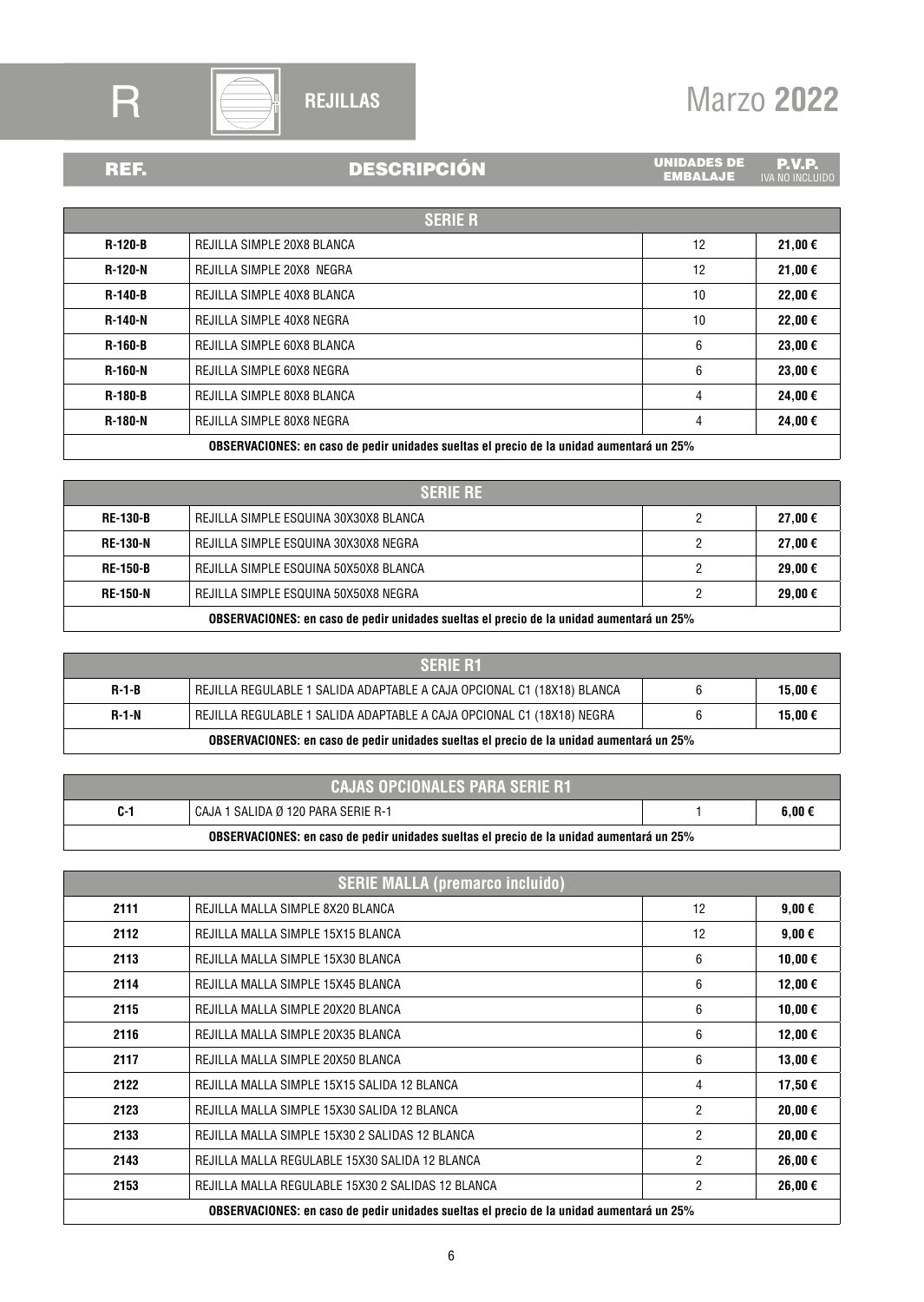**P.V.P.**<br>IVA NO INCLUIDO

UNIDADES DE<br>EMBALAJE

|            | <b>SERIE M-D BLANCA (premarco incluido)</b>  |                |        |
|------------|----------------------------------------------|----------------|--------|
| $5111 - B$ | REJILLA M-D SIMPLE 8X20 BLANCA               | 12             | 14,50€ |
| $5112 - B$ | REJILLA M-D SIMPLE 15X15 BLANCA              | 12             | 14,50€ |
| 5113-B     | REJILLA M-D SIMPLE 15X30 BLANCA              | 6              | 18,50€ |
| 5114-B     | REJILLA M-D SIMPLE 15X45 BLANCA              | 6              | 19,00€ |
| $5115 - B$ | REJILLA M-D SIMPLE 20X20 BLANCA              | 6              | 16,50€ |
| 5116-B     | REJILLA M-D SIMPLE 20X35 BLANCA              | 6              | 19,50€ |
| 5117-B     | REJILLA M-D SIMPLE 20X50 BLANCA              | 6              | 25,50€ |
| 5118-B     | REJILLA M-D SIMPLE ESCUDO 30X30 BLANCA       |                | 31,00€ |
| 5122-B     | REJILLA M-D SIMPLE 15X15 SALIDA 12 BLANCA    | 4              | 25,50€ |
| 5123-B     | REJILLA M-D SIMPLE 15X30 SALIDA 12 BLANCA    | $\overline{2}$ | 28,00€ |
| 5133-B     | REJILLA M-D SIMPLE 15X30 2 SALIDAS 12 BLANCA | 2              | 28,00€ |
| 5142-B     | REJILLA M-D REGULABLE 15X15 SALIDA 12 BLANCA | 4              | 29,00€ |
| 5143-B     | REJILLA M-D REGULABLE 15X30 SALIDA 12 BLANCA | $\overline{2}$ | 33,50€ |
| 5153-B     | REJILLA M-D REGULABLE 2 SALIDAS 12 BLANCA    | $\overline{2}$ | 33,50€ |

REF. DESCRIPCIÓN

**OBSERVACIONES: en caso de pedir unidades sueltas el precio de la unidad aumentará un 25%**

|                                                                                          | <b>SERIE M-D GRIS (premarco incluido)</b>  |                |         |
|------------------------------------------------------------------------------------------|--------------------------------------------|----------------|---------|
| $5111 - G$                                                                               | REJILLA M-D SIMPLE 8X20 GRIS               | 12             | 14,50€  |
| $5112-G$                                                                                 | REJILLA M-D SIMPLE 15X15 GRIS              | 12             | 14,50€  |
| $5113-G$                                                                                 | REJILLA M-D SIMPLE 15X30 GRIS              | 6              | 18,50€  |
| 5114-G                                                                                   | REJILLA M-D SIMPLE 15X45 GRIS              | 6              | 19,00€  |
| $5115-G$                                                                                 | REJILLA M-D SIMPLE 20X20 GRIS              | 6              | 16,50€  |
| 5116-G                                                                                   | REJILLA M-D SIMPLE 20X35 GRIS              | 6              | 19,50€  |
| $5117-G$                                                                                 | REJILLA M-D SIMPLE 20X50 GRIS              | 6              | 25,50€  |
| $5118-G$                                                                                 | REJILLA M-D SIMPLE ESCUDO 30X30 GRIS       |                | 31,00€  |
| $5122 - G$                                                                               | REJILLA M-D SIMPLE 15X15 SALIDA 12 GRIS    | 4              | 25,50€  |
| 5123-G                                                                                   | REJILLA M-D SIMPLE 15X30 SALIDA 12 GRIS    | 2              | 28,00€  |
| 5133-G                                                                                   | REJILLA M-D SIMPLE 15X30 2 SALIDAS 12 GRIS | $\overline{2}$ | 28,00€  |
| 5142-G                                                                                   | REJILLA M-D REGULABLE 15X15 SALIDA 12 GRIS | 4              | 29,00 € |
| $5143-G$                                                                                 | REJILLA M-D REGULABLE 15X30 SALIDA 12 GRIS | 2              | 33,50€  |
| 5153-G                                                                                   | REJILLA M-D REGULABLE 2 SALIDAS 12 GRIS    | 2              | 33,50€  |
| 0BSERVACIONES: en caso de pedir unidades sueltas el precio de la unidad aumentará un 25% |                                            |                |         |

| <b>SERIE R-S GRIS (premarco incluido)</b>                                                       |                               |  |         |
|-------------------------------------------------------------------------------------------------|-------------------------------|--|---------|
| 6115                                                                                            | REJILLA R-S SIMPLE 20X20 GRIS |  | 19.00 € |
| 6116                                                                                            | REJILLA R-S SIMPLE 20X35 GRIS |  | 25.00€  |
| <b>OBSERVACIONES:</b> en caso de pedir unidades sueltas el precio de la unidad aumentará un 25% |                               |  |         |

| <b>SERIE R-3 (premarco incluido)</b>                                                            |                                   |  |        |
|-------------------------------------------------------------------------------------------------|-----------------------------------|--|--------|
| R-3                                                                                             | REJILLA REGULABLE 15X15 SALIDA 12 |  | 18.50€ |
| <b>OBSERVACIONES:</b> en caso de pedir unidades sueltas el precio de la unidad aumentará un 25% |                                   |  |        |

| SERIE M-D BLANCA MOTORIZADA CON TURBINA' |                                                                  |  |        |  |
|------------------------------------------|------------------------------------------------------------------|--|--------|--|
| $5122 - T - G$                           | REJILLA M-D SIMPLE 15X15 MOTORIZADA CON TURBINA SALIDA 12 GRIS   |  | 55.00€ |  |
| $5122 - T - B$                           | REJILLA M-D SIMPLE 15X15 MOTORIZADA CON TURBINA SALIDA 12 BLANCA |  | 55.00€ |  |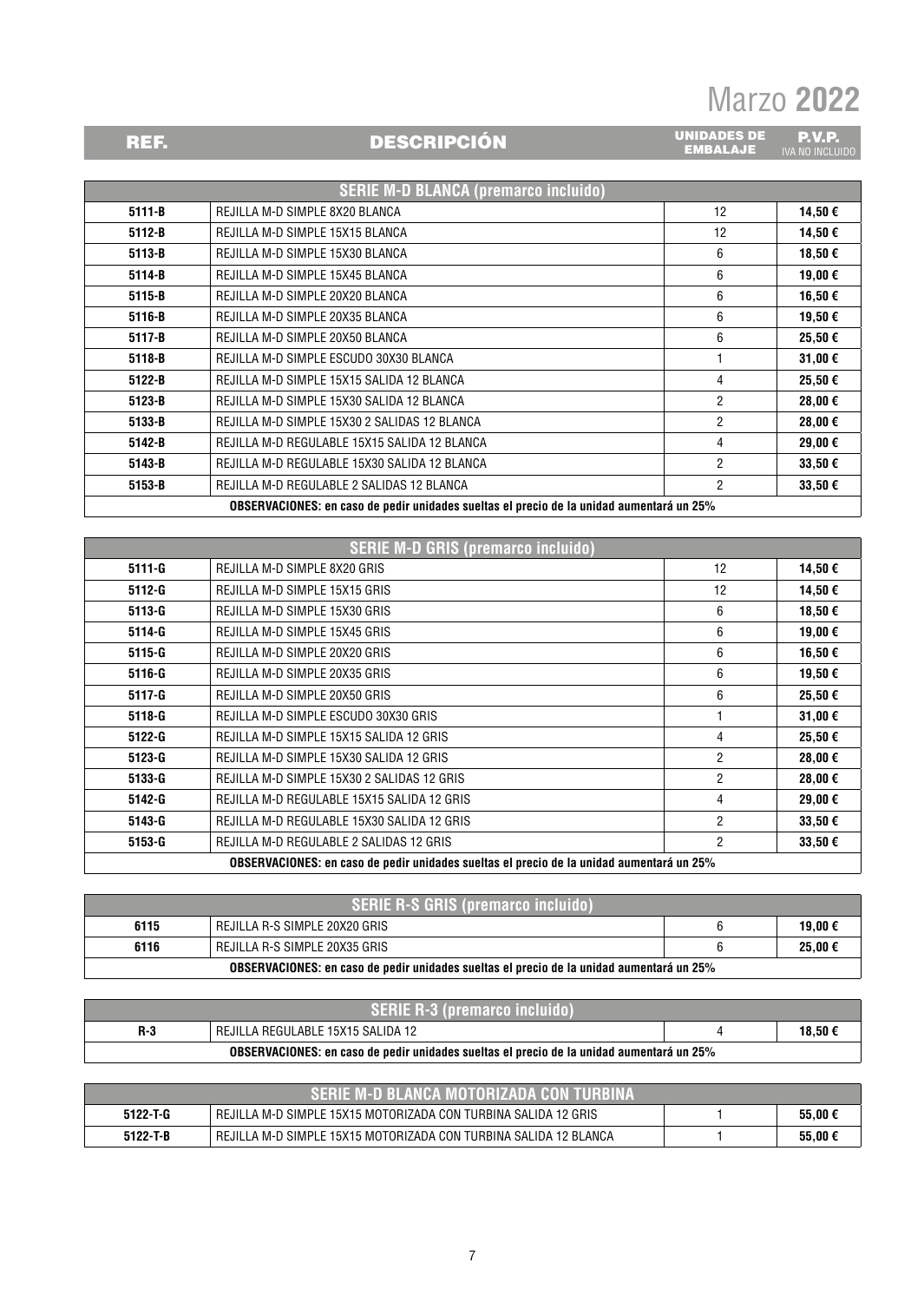

### **ACCESORIOS**

## REF. DESCRIPCIÓN

**P.V.P.**<br>IVA NO INCLUIDO

| <b>LEÑEROS</b>             |                                                               |             |  |
|----------------------------|---------------------------------------------------------------|-------------|--|
| 371                        | LEÑERO RUEDAS SILUETA NEGRO                                   | 198,00€     |  |
| 376                        | LEÑERO PARA EMPOTRAR NEGRO                                    | 176,00€     |  |
| 377                        | LEÑERO NEGRO                                                  | 275,00€     |  |
| <b>PANELES DECORATIVOS</b> |                                                               |             |  |
| 638-N                      | CHAPA DECORATIVA PARA SUELO EN ESQUINA NEGRO 1000X1000X15 MM  | 95,00€      |  |
| 639-N                      | CHAPA DECORATIVA PARA SUELO FRONTAL NEGRO 1000X680X15 MM      | 95,00€      |  |
| 639A                       | CHAPA DECORATIVA PARA SUELO FRONTAL NEGRO 1000X500X15 MM      | 80,00 $\in$ |  |
| 650-B                      | PANEL DECORATIVO 1000X1200 MM BLANCO                          | 116,00€     |  |
| 650-N                      | PANEL DECORATIVO 1000X1200 MM NEGRO                           | 116,00€     |  |
| 651-B                      | PANEL DECORATIVO 1000X1200 MM BLANCO                          | 116,00€     |  |
| 651-N                      | PANEL DECORATIVO 1000X1200 MM NEGRO                           | 116,00€     |  |
| <b>REJILLA PROTECTORA</b>  |                                                               |             |  |
| <b>REJILLA-PR</b>          | REJILLA PROTECTORA EN VARILLAS DE ACERO CROMADO DE 567X368 MM | 70,00€      |  |
| <b>INVERSOR DE TUBOS</b>   |                                                               |             |  |
| <b>XN15-N</b>              | INVERSOR DE TUBO ACERO INOXIDABLE 304 Ø150MM COLOR NEGRO      | 22,50€      |  |
| <b>XN20-N</b>              | INVERSOR DE TUBO ACERO INOXIDABLE 304 Ø 200MM COLOR NEGRO     | 25,00€      |  |
| <b>JUEGOS DE ÚTILES</b>    |                                                               |             |  |
| $201 - B$                  | JUEGO DE ÚTILES BLANCO                                        | 75,00€      |  |
| $201-N$                    | JUEGO DE ÚTILES NEGRO                                         | 75,00€      |  |
| 243                        | JUEGO DE ÚTILES                                               | 30,00€      |  |
| <b>COMPLEMENTOS</b>        |                                                               |             |  |
| 21                         | LIMPIACRISTAL                                                 | 11,00€      |  |
| 22                         | MASILLA REFRACTARIA                                           | $9,50 \in$  |  |
| 23                         | PINTURA ANTICALÓRICA NEGRA EN SPRAY 400 ML                    | 24,00€      |  |
| $23-N$                     | PINTURA ANTICALÓRICA NEGRA EN SPRAY 150 ML                    | 12,50€      |  |
| 24                         | FIBRA CERÁMICA 2 METROS                                       | $9,50 \in$  |  |
| 25                         | CAJA DE 10 SOBRES ANTIHOLLÍN                                  | $8,00 \in$  |  |
| 29                         | KIT DE REPARACIÓN (INCLUYE CORDÓN CERÁMICO NEGRO Y PEGACEM)   | 14,50€      |  |
| <b>ASPIRADOR</b>           | ASPIRADOR CENIZAS 800 W                                       | 85,00€      |  |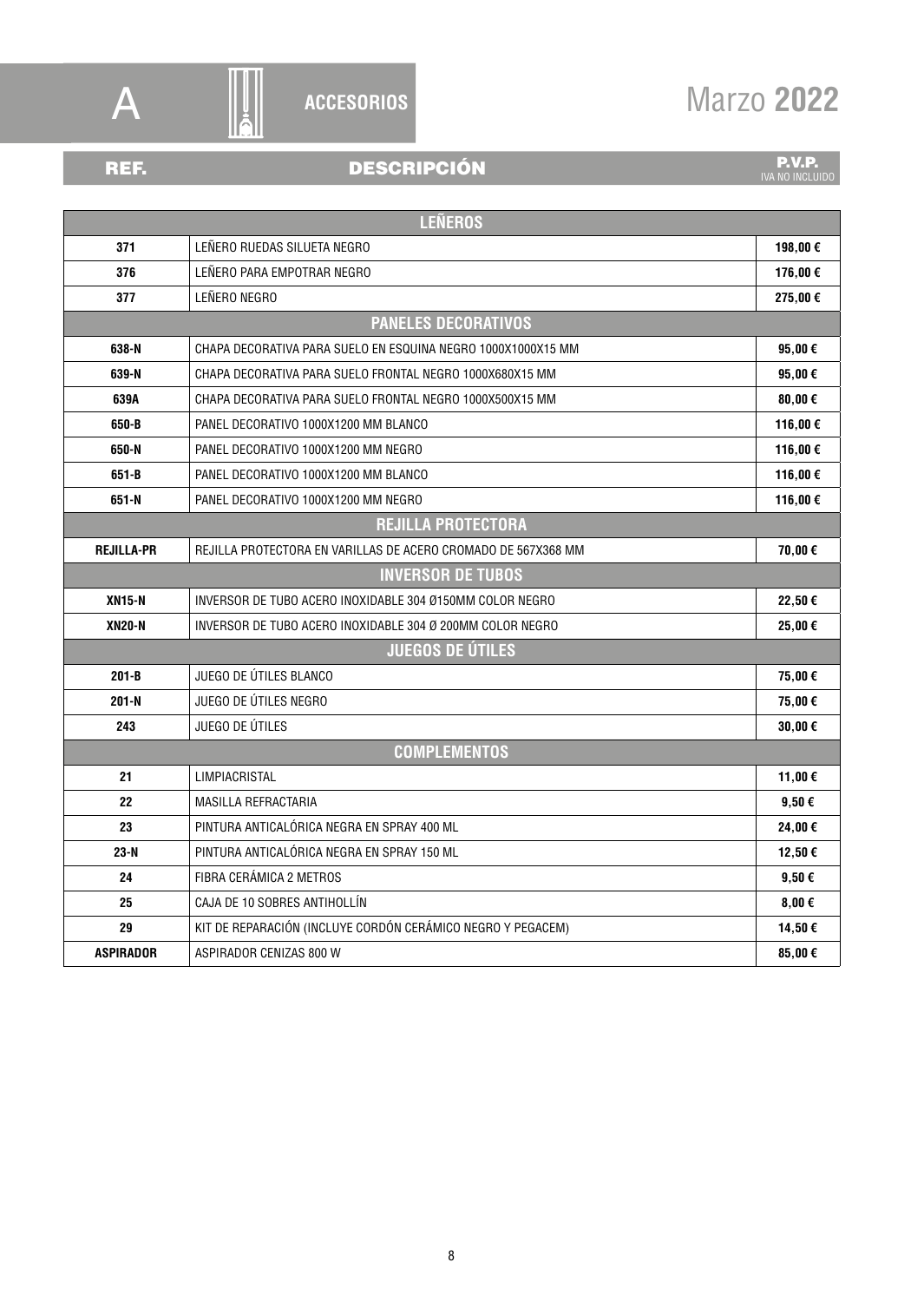### CONDICIONES DE VENTA

### **PAGOS:**

- Mediante pago domiciliado a 30 o 60 días.
- Pago anticipado 1,5 % Dto.
- Para otras condiciones contactar con fábrica.

### **PORTES:**

### • PENÍNSULA (España y Portugal)

El transporte viajará a portes pagados en cuanto el pedido supere los 700€ neto en factura. Los pedidos que no superen esta cantidad llevarán un cargo en factura de 55€.

### **BALEARES**

El transporte viajará a portes pagados en cuanto el pedido supere los 1000€ neto en factura. Los pedidos que no superen esta cantidad llevarán un cargo en factura de 90€.

### **CANARIAS**

El transporte viajará a portes pagados en cuanto el pedido supere los 700€ neto en factura con entrega en puerto peninsular (portes y gastos hasta destino por cuenta del cliente). Los pedidos que no superen esta cantidad llevarán un cargo en factura de 55€.

### • MUY IMPORTANTE:

LAS RECLAMACIONES POR DEFECTO DE ALGÚN ARTÍCULO DEBIDO AL TRANSPORTE DEBERÁN REALIZARSE EN UN PLAZO MÁXIMO DE 24 HORAS.

> **Los datos y precios incluidos en esta tarifa no son vinculantes. La empresa se reserva el derecho de aportar modificaciones y mejoras sin ningún preaviso.**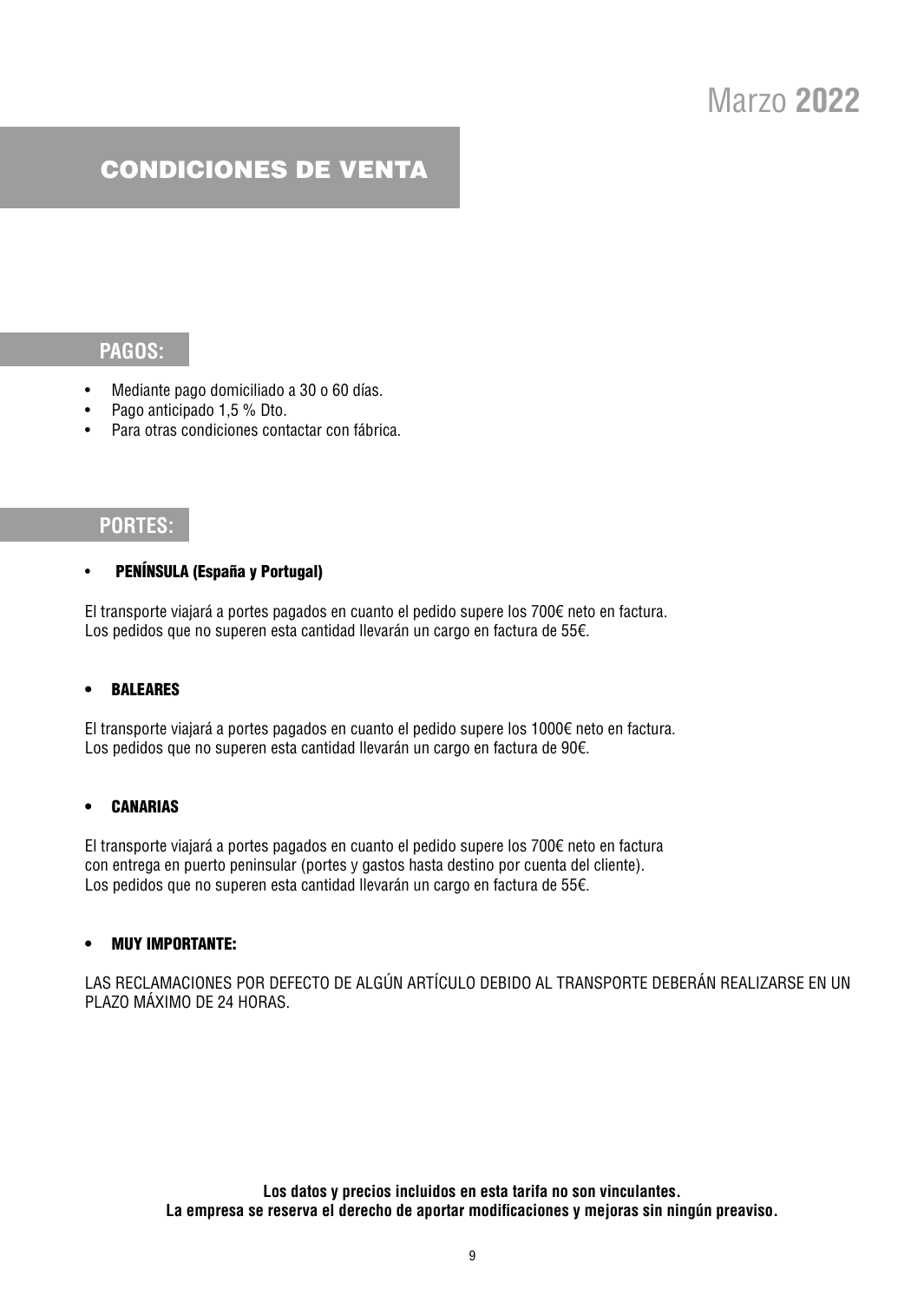Nuestros valores…

El sólido modelo de negocio de Bronpi, centrado en añadir valor al cliente mediante la creación de calidad y mejora continua de nuestros productos y la atención a nuestros clientes, se cimentan con todas las certificaciones obtenidas.



**PREMIO ALAS**